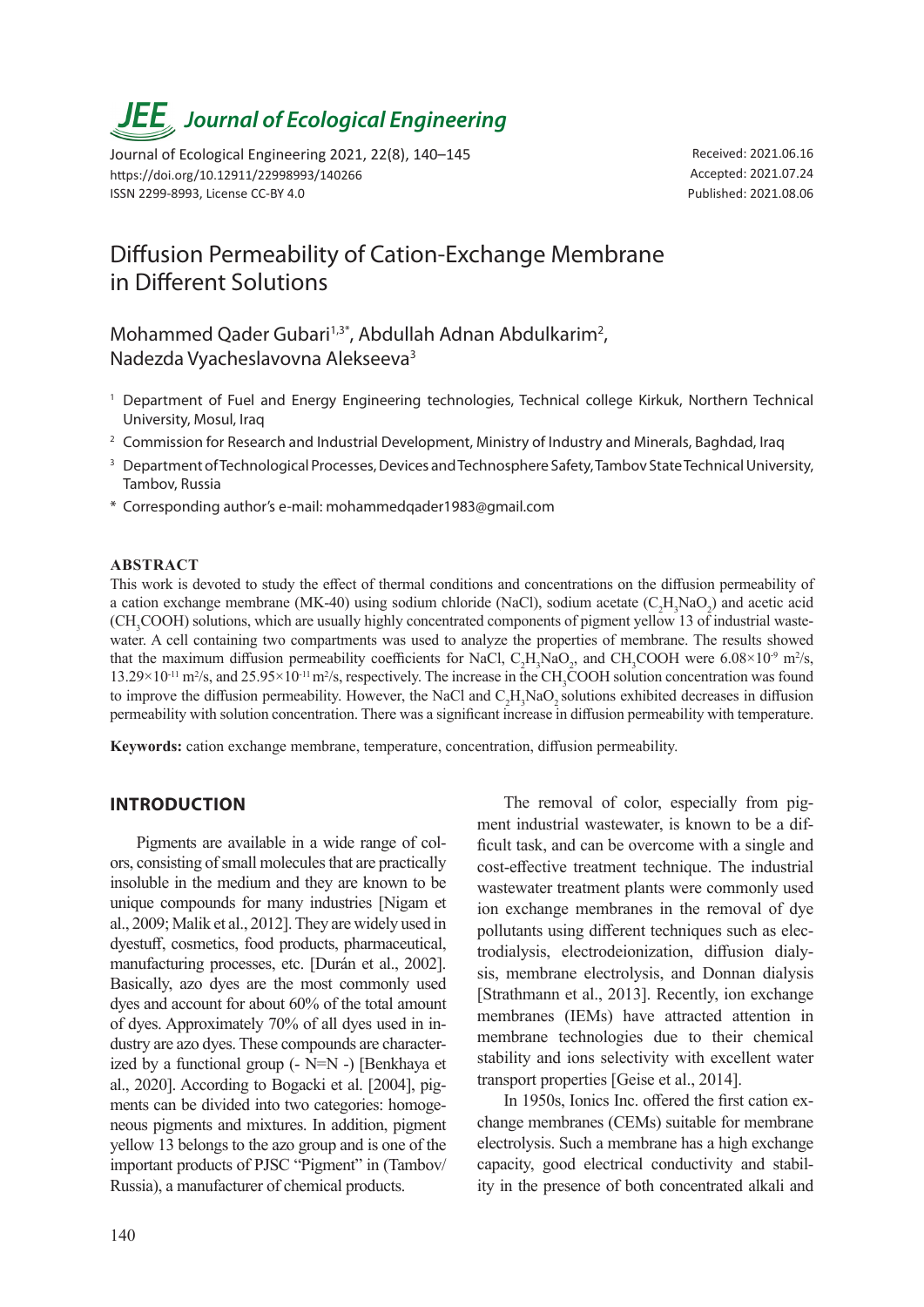chlorine, as well as operates at elevated temperatures [Jaroszek & Dydo, 2016]. Melnikov et al. [2018] studied the diffusion permeability of MK-40 and MA-41 using an equilibrium salt or acid solution. The MK-40 composites were formed by the KU-2 cation-exchange resins (a polystyrene matrix (PS) crosslinked with divinylbenzene (DVB) and fixed groups), polyethylene, and nylon [Berezina et al., 2008]. In addition, the MK-40 membrane bulk contains 35% polyethylene. At the same time, approximately 80% of the polyethylene covered the wet surface area of the MK-40 membrane [Pismenskaya et al., 2012]. It was established that the distribution of ion exchanger portions on the surface of heterogeneous membranes is complex stochastic; their sizes for MK-40 are 5–30 µm [Vasil'eva et al., 2013]. In several research works, the diffusion permeability of MK-40 in the NaCl solution were also investigated and demonstrated high efficiency [Sarapulova et al., 2019; Izquierdo-Gil et al., 2020]. For example, in the case of concentrated NaCl solutions  $(C = 1.5$  M), the diffusion permeability of MK-40 was  $8.3 \times 10^{-12}$  m<sup>2</sup>/s [Izquierdo-Gil et al., 2020].

Despite significant progress in understanding the response of the MK-40 membrane characteristics, there are shortcomings and significant gaps in knowledge of understanding its behavior at different operating temperatures. Thus, the aim of this work was to study the effect of feed solution concentration and its temperature on the diffusion permeability of cation exchange membranes

**Table 1.** Properties of commercial MK-40 membrane

using sodium chloride (NaCl), sodium acetate  $(C_2H_3NaO_2)$  and acetic acid (CH<sub>3</sub>COOH), which are usually the highest components existing in the wastewater of pigment yellow 13.

### **MATERIALS AND METHODS**

#### **Materials**

Commercial heterogeneous cation exchange membrane (MK-40) was supplied by "Shchekinoazot" (Russia) [Pismenskaya et al., 2012]. The main properties of commercial MK-40 membrane are summarized in Table 1. NaCl,  $C_2H_3NaO_2$ , CH<sub>3</sub>COOH were supplied from pigment plant in Tambov (Russia) and used as received. Table 2 shows the main composition of wastewater discharged during the production of pigment yellow 13.

The initial feed solutions were prepared using distilled water in the concentration ranged from 0.1 to  $1.0$  M for NaCl, from 0.05 to 0.5 M for  $C_2H_3NaO_2$ , and from  $0.025$  to  $0.25$  M for CH<sub>3</sub>COOH.

#### **Method**

Two-compartment cell was used to study the permeability characteristics of MK-40, as shown in Figure 1. The concentrated solutions of NaCl,  $C_2H_3NaO_2$  and CH<sub>3</sub>COOH were used with distilled water to characterize the MK-40 membrane.

| <b>THEIR IS THE IMPORTED OF COMMUNICATE TO MICHIGATIO</b>                     |                         |
|-------------------------------------------------------------------------------|-------------------------|
| Membrane properties                                                           | Cation exchange (MK-40) |
| Ion exchange groups, bulk                                                     | $-SO3$                  |
| Idem, surface                                                                 | $-SO_3$                 |
| Thickness, um                                                                 | $480 \pm 10$            |
| lon exchange capacity, $mM \cdot cm^{-3}$ wet                                 | $1.7 \pm 0.1$           |
| lon exchange material surface fraction of, %                                  | $22 \pm 3$              |
| Contact angle, degrees                                                        | $55 \pm 3$              |
| Particular electrical conductivity in 0.5M NaCl solution, mS·cm <sup>-1</sup> | $7.7 \pm 0.3$           |
| Diffusion permeability, $10^{-8}$ cm $\cdot$ s <sup>-1</sup>                  | $6.7 \pm 0.4$           |

**Table 2.** Main components of wastewater discharged from the production of yellow pigments 13

| Composition     | Concentration (M) |
|-----------------|-------------------|
| Orthoxylene     | 0.0263            |
| Acetic acid     | 0.017             |
| Sodium chloride | 0.25              |
| Sodium sulfate  | 0.0016            |
| Sodium acetate  | 0.093             |
| Water           | 55.5              |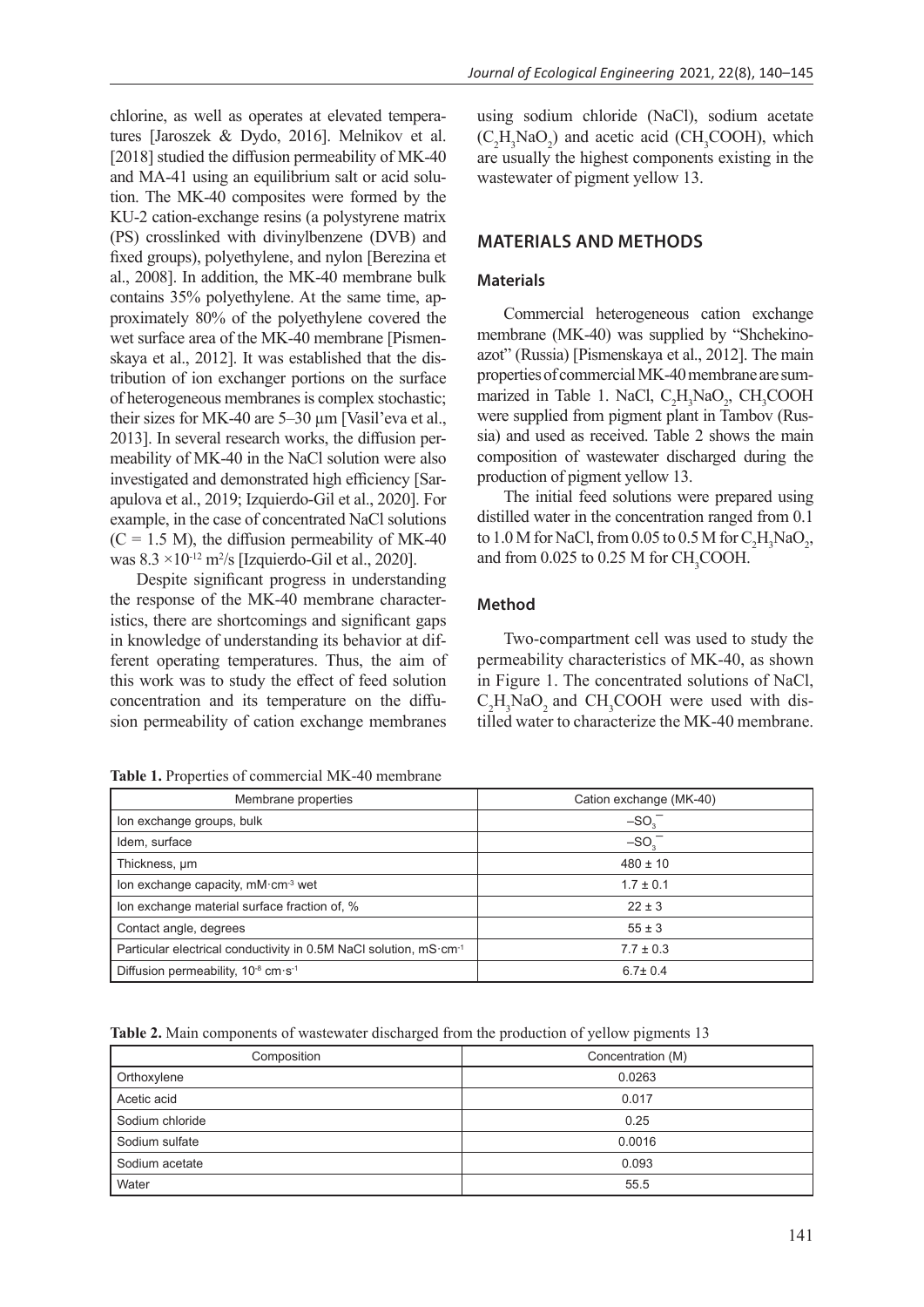

**Figure 1**. Schematic experimental setup of membrane permeability measurement

The volumes of the left compartment contained a concentrated solution, while the right compartment contained distilled water. The volume of each compartment was 570 cm<sup>3</sup>. The area of the membrane was 31.4 cm<sup>2</sup> and its thickness was 1 mm. Each compartment cell was connected to a thermostat box to control the temperature of the solution and the distilled water.

Different concentrations of NaCl,  $C_2H_3NaO_2$ , and CH<sub>3</sub>COOH were selected to study the diffusion permeability of the membrane at different cell temperatures (25, 35, 45, and 50  $^{\circ}$ C). The experimental time during each test was 100 min.

Before starting the measurement of diffusion permeability of membrane, the MK-40 membrane was soaked in a solution of carbon tetrachloride and then with an ethanol solution; afterwards, it was left for a few minutes to dry in air. Then, the membrane was immersed in a saturated solution of NaCl for 24 hrs, followed by immersion in distilled water for 24 hrs. After that, the membrane was placed in 0.1 M NaOH solution for 24 hrs and then in distilled water for 24 hrs. The membrane was subsequently placed in 0.1 M hydrochloric acid (HCl) for 24 hrs and washed in distilled water until a neutral pH and pseudo-stable diffusion and osmosis were achieved.

After preparing the membrane for operation, it was placed in a cell, between two compartments, one of which is filled with the necessary concentrated solution, and the other with distilled water. Both compartments were stirred at 300 rpm using magnetic stirrers. As a result of the concentration gradient caused by the diffusion of solution from highly concentrated solution chamber to distilled water chamber, the diffusion coefficient of the solution was determined. The two-chamber cell was tightly sealed and connected to a capillary tube, enabling the volume change in the chamber to be measured with high accuracy.

In order to find the calibration curves of the solution, a series of standard solutions of sodium chloride, sodium acetate, and acetic acid solution was prepared. The electrical conductivity of these solutions was measured and converted to a concentration.

The diffusion permeability coefficient of membrane was determined by calculating the self-diffusion of initial feed solution from the concentrated compartment side to the diluted part (distilled water). The movement of water from distilled water compartment over time reduces the concentration of the concentrated compartment, which leads to a decrease in the driving force of diffusion and osmosis [Kingsbury et al., 2018]. After 100 min of operation time, the diffusion permeability coefficients of membranes  $(P_s)$ can be determined by the formula given in equation (1) [Alekseeva et al., 2012].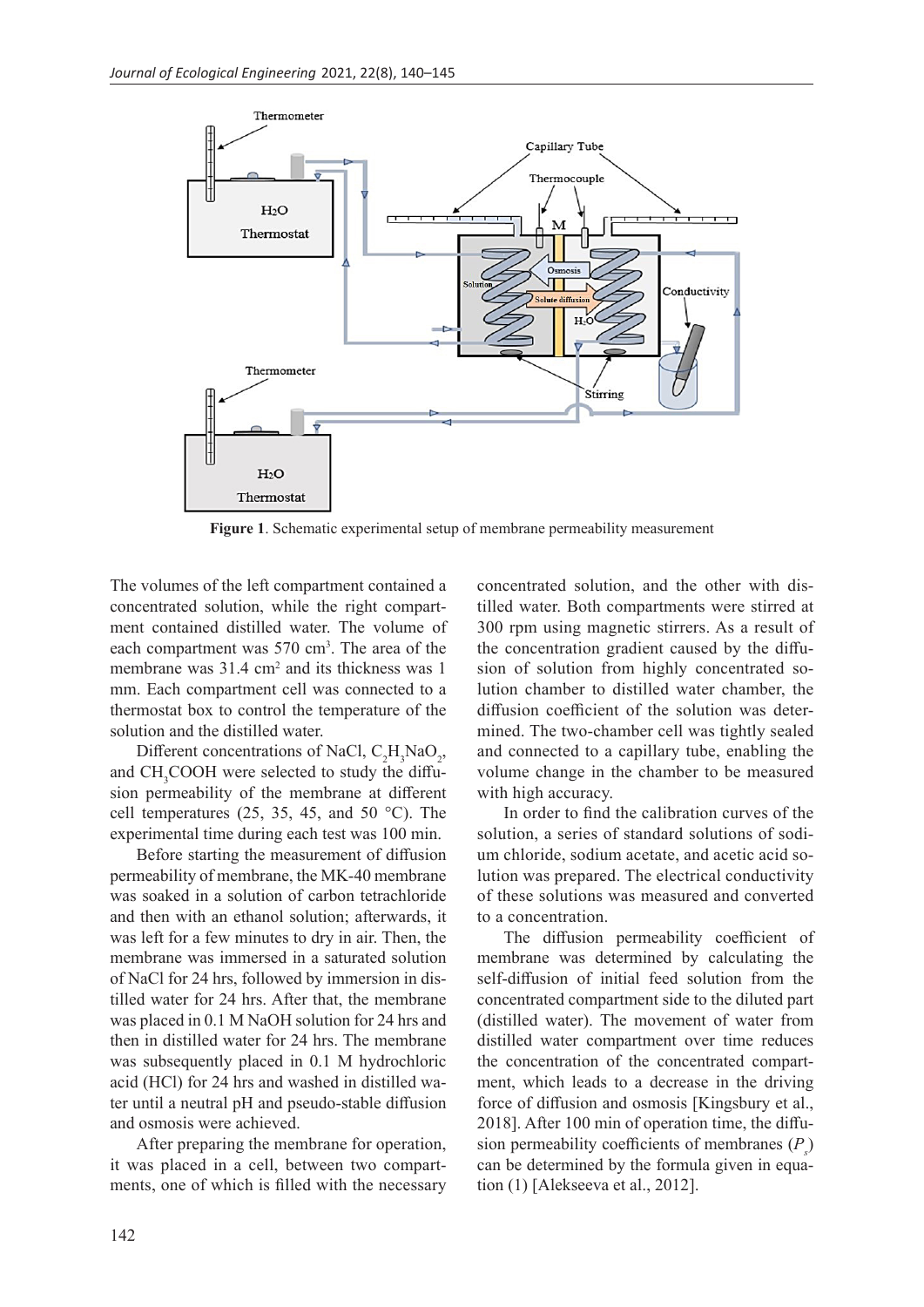$$
P_S = \frac{C_1 \cdot V_2 \cdot X}{(C_1 - C_1) \cdot S \cdot t} \tag{1}
$$

where:  $C_1$  is concentration of initial feed concentration (kg/m<sup>3</sup>);  $C_2$  is concentration of feed in the distilled water compartment at the end of the experiment  $(kg/m^3)$ ; *V* is the volume of water at the end of the experiment  $(m<sup>3</sup>)$ ; S is membrane operating area  $(m<sup>2</sup>)$ ; X is thickness of the membrane  $(m)$ ; and  $t$  is the operating time  $(s)$ .

#### **RESULTS AND DISCUSSION**

The diffusion permeability coefficients of NaCl at different temperatures (25, 35, 45 and 50 °C) during 100 min of experimental time were shown in Figure 2. This figure shows that the maximum NaCl diffusion permeability coefficient was  $6.08 \times 10^{-9}$  m<sup>2</sup>/s at feed concentration of 0.1 M at an operating temperature of 50 °C. In turn, the minimum NaCl diffusion permeability coefficient was  $1.7 \times 10^{-9}$  m<sup>2</sup>/s obtained at concentration of 1 M at 25 °C.

The drop in the diffusion permeability coefficients of NaCl can be caused by the flow of water from the distilled water compartment to the salt solution compartment, which reducing the driving force of diffusion and osmosis [Kingsbury et al., 2018]. The increase in concentration polarization of NaCl at the boundary layer on the membrane surface could also result a decrease in the diffusion permeability of membrane [Melnikov et al., 2018].

It was also observed that the increase in the temperature of the NaCl solution leads to an increase in permeability of membrane. This may be due to increase in the penetration rate and thus accelerate the transfer of ions through membrane [Zhang et al., 2011]. As such, Gatapova et al. [2020] investigated the diffusion permeability coefficient of MK-40 membrane for the NaCl solution using two different temperatures  $(25, 50)$  °C for both sides of the compartment under thermodynamic and thermostatic conditions. They found a significant difference in the values of the diffusion permeability coefficient when both sides of the compartment are operating at the same temperature, compared to working with different temperatures on both sides.

The diffusion permeability coefficients of sodium acetate  $(C_2H_3NaO_2)$  using different concentrations and temperatures (25, 35, 45 and 50  $^{\circ}$ C) were calculated using equation 1 and plotted as shown in Figure 3.

Figure 3 showed that the increase in the concentration of  $C_2H_3NaO_2$  reduces the membrane diffusion permeability. This is due to the fact that the water content of membrane in the polymer decreases with increasing salt concentration [Geise et al. 2014]. It was shown that the maximum diffusion permeability coefficient was  $13.296 \times 10^{-11}$  m<sup>2</sup>/s when the concentration of  $C_2H_3NaO_2$  was 0.05 M at an operating temperature of 50 °C. However, the minimum diffusion permeability coefficient was  $2.0541 \times 10^{-11}$  m<sup>2</sup>/s when feed concentration was 0.5 M at 25 °C operating temperature.

It was also noticed that the diffusion permeability was decreased when the concentration of sodium acetate was increased. However, there was insignificant change in the diffusion permeability of the membranes at concentrations of 0.3 and 0.5 M. According to Beckingham et al. [2018], the diffusion permeability of sodium acetate through the Nafion\* 117 membrane



**Figure 2.** Diffusion permeability coefficients for MK-40 membrane at different temperatures, using different NaCl concentration, 0.1, 0.3, 0.5, 0.7, and 1 M, over 100 min operational time



**Figure 3.** Diffusion permeability coefficients for MK-40 membrane at different temperatures, using different  $C_2H_3NaO_2$  concentration, 0.05, 0.1, 0.2, 0.3, and  $\overline{0.5}$  M, over 100 min operational time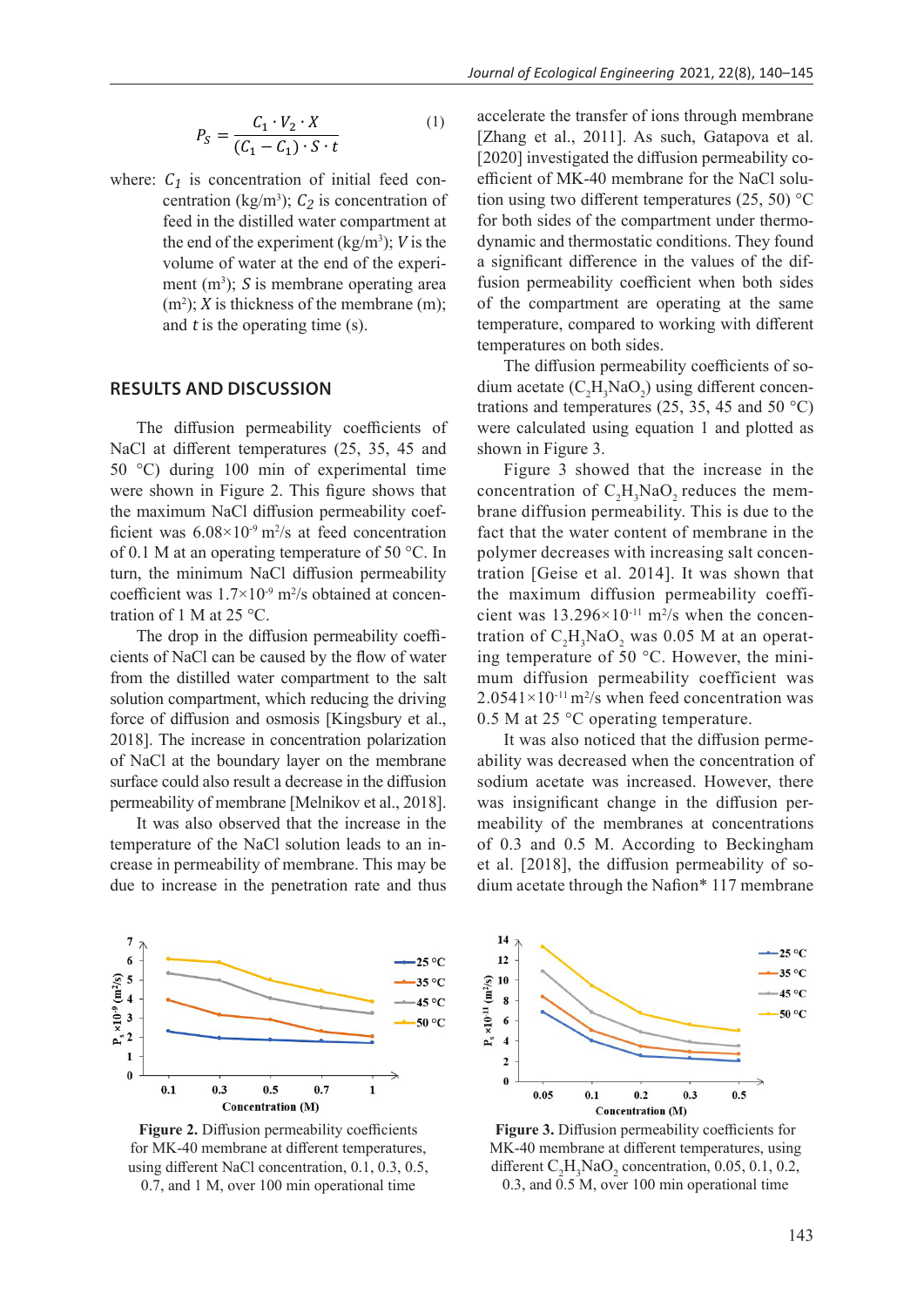was  $(5.0 \pm 0.4) \times 10^{-12}$  m<sup>2</sup>/s. Wagner & McGinity [2002] investigated the permeability of the cationic acrylic copolymer Eudragit RS 30 D for sodium acetate. They observed that 0.1 M of sodium acetate has a lower permeability compared to 0.01 M and 0.001 M of this compound.

Wang et al. [2020], studied the diffusion permeability of two anion exchange membranes (AR103 and AR204) and found that at the same concentration, the diffusion coefficient of sodium acetate is lesser than the value of sodium chloride (NaCl). This can be explained by their Stokes radius (i.e.,  $Cl^-(0.121 \text{ nm})$  is less than Ac<sup>−</sup> (0.194 nm)). It was also found that diffusion coefficients for these membranes was relatively constant, but slightly decrease with an increase in the concentration of the external solution of sodium acetate and sodium lactate solutions due to osmotic deswelling. Thus, it could be concluded that MK-40 has a lower diffusion permeability coefficient for a solution of sodium acetate compared to sodium chloride. This indicates that its MK-40 membrane efficiency in removing  $C_2H_3NaO_2$  ions is better than NaCl and requires lower energy.

The results of diffusion permeability coefficients of different concentrations of acetic acid (CH<sub>3</sub>COOH) at different temperatures  $(25, 12)$ 35, 45 and 50 °C) were shown in Figure 4. It was shown that the increase in concentration of  $CH<sub>3</sub>COOH$  from 0.025 M to 0.25 M improved the diffusion permeability of the membrane. The results showed that the maximum diffusion permeability coefficient was  $25.95 \times 10^{-11}$  m<sup>2</sup>/s for  $0.25$  M of CH<sub>3</sub>COOH solution at the operating temperature of 50 °C. At similar concentration with different operating temperature  $(25 \text{ °C})$ , the maximum diffusion coefficient was 13.3×10- <sup>11</sup> m<sup>2</sup>/s. According to a study by Kawaguchi et al. [1997], it was found that the cation exchange permeability coefficient of membrane (K101) for acetic acid is  $1.69 \times 10^{-9}$  m<sup>2</sup>/s. MK-40 membrane has a lower diffusion coefficient for acetic acid, which means a higher removal efficiency of the acetic acid solution. Similarly, Han et al. [2006] found that the ion-exchange membrane works efficiently in removing acetic acid from wastewater. It can be noticed that the diffusion permeability of the MK-40 membrane for the CH<sub>3</sub>COOH solution was lower than for NaCl and  $C_2H_3NaO_2$  solution. This means that MK-40 has a high  $\text{CH}_3\text{COOH}$  ion removal efficiency.



**Figure 4.** Diffusion permeability coefficients for MK-40 membrane at different temperatures, using different CH<sub>3</sub>COOH concentration, 0.025, 0.05, 0.1, 0.15, and 0.25 M, over 100 min operational time

#### **CONCLUSIONS**

In this work, the membrane diffusion permeability of cationic exchange membrane (MK-40) was characterized using different concentrations of sodium chloride, sodium acetate, and acetic acid. An increase in temperature of the NaCl solution led to an increase in the rate of membrane permeability coefficient due to the acceleration of ions transport through membrane with an increase in temperature. The membrane diffusion permeability decreases with increasing concentration of sodium acetate. An increase in the acetic acid concentration led to an increase in the diffusion permeability of the membrane. It was observed that the diffusion permeability coefficient of the MK-40 membrane was increased with increase in solution temperature. The tested membrane showed low permeability to sodium acetate and acetic acid compared to sodium chloride, which means that the energy loss for sodium acetate and acetic acid is lower than that for sodium chloride.

## **REFERENCES**

- 1. Alekseeva, N.V., Arkhipov, A.I., Borisov, P.A. 2012. Study of Diffusive and Osmotic Permeability of MK-40 and MA-40 Electrodialysis Membranes in Two-Component Solutions of Copper, Zinc, Nickel and Sodium Salts. Transactions of the TSTU, 18(4), 923–927.
- 2. Beckingham, B.S., Lynd, N.A., Miller, D.J. 2018. Monitoring multicomponent transport using in situ ATR FTIR spectroscopy. Journal of Membrane Science, 550, 348–356.
- 3. Benkhaya, S., M'rabet, S., El Harfi, A. 2020. Classifications, properties, recent synthesis and applications of azo dyes. Heliyon, 6(1), 1–26.